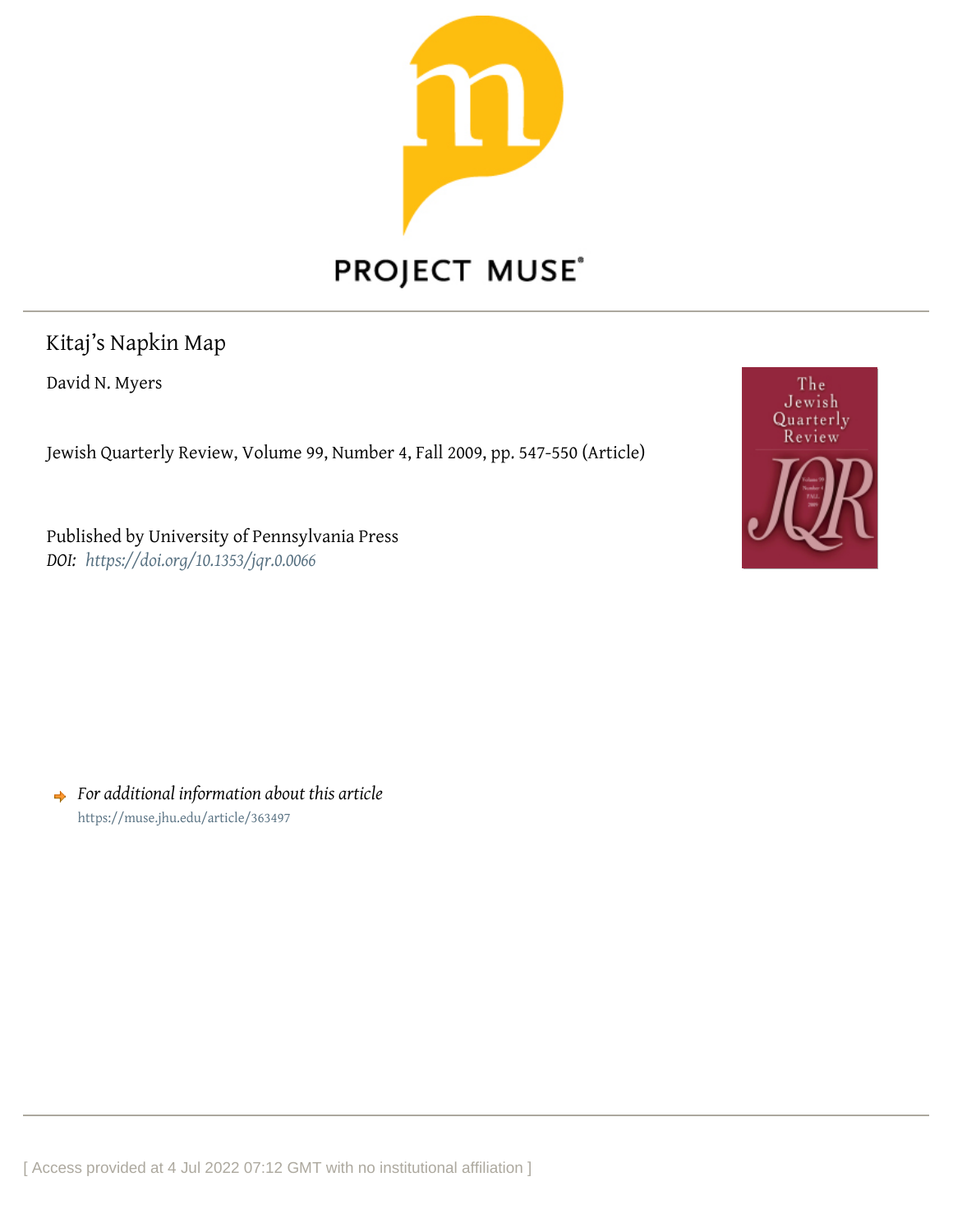THE JEWISH QUARTERLY REVIEW, Vol. 99, No. 4 (Fall 2009) 547-550

## Kitaj's Napkin Map DAVID N. MYERS



THE JEWISH PAINTER R. B. Kitaj (1932–2007) was one of the most interesting of Jewish travelers in recent times. Not only did he live a life full of adventurous journeys. He also delighted in traversing, and

*The Jewish Quarterly Review* (Fall 2009) Copyright © 2009 Herbert D. Katz Center for Advanced Judaic Studies. All rights reserved.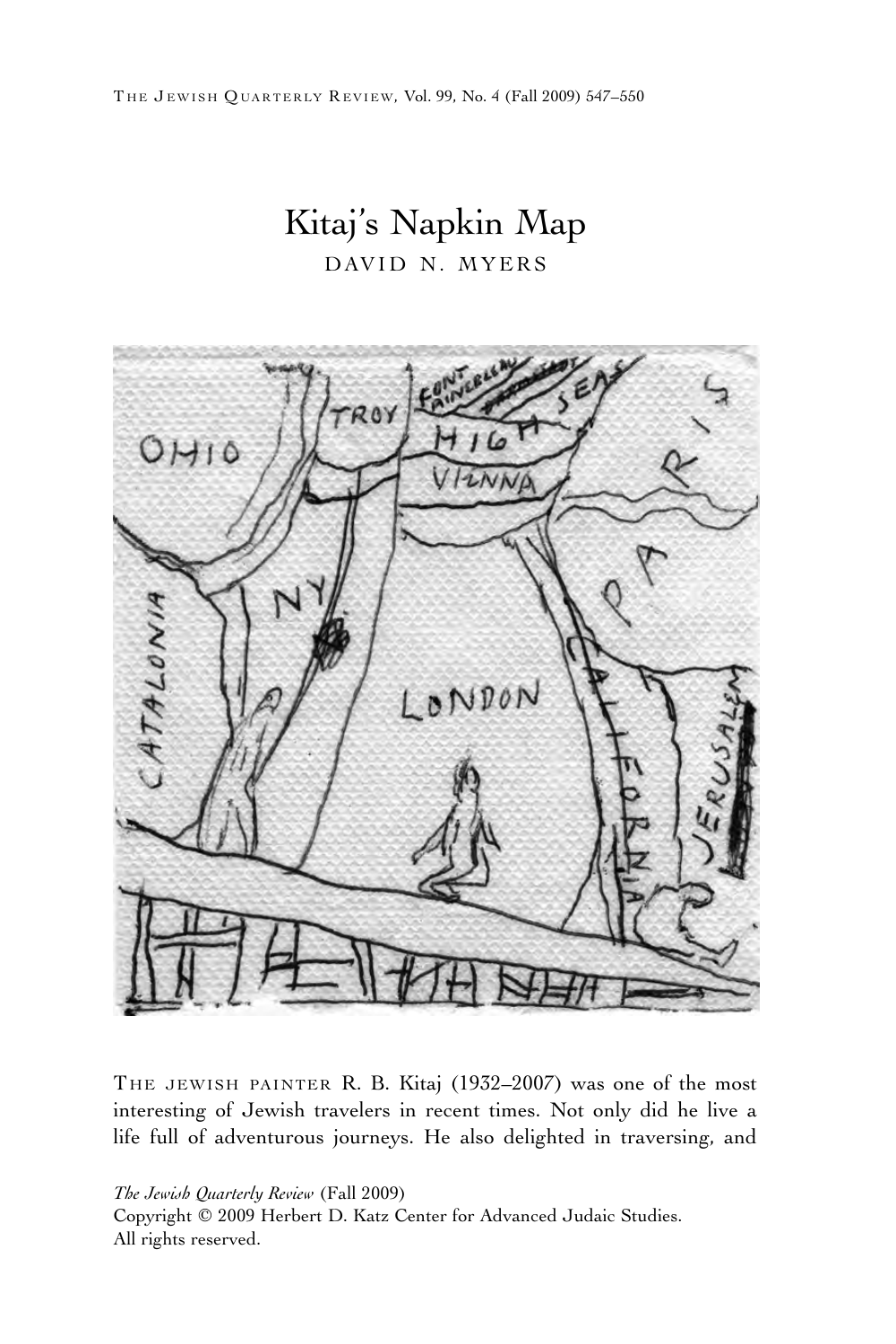transgressing, boundaries, particularly those between well-established genres and media. For example, while best known for his explosively colorful canvasses, Kitaj also developed a large audience of admirers and critics—owing to the wild and erudite texts that accompanied his paintings. In writing these commentaries, Kitaj, who described himself as secular, became increasingly cognizant, and proud, of his place as a fellow traveler in the long history of Jewish interpretation. Embodying the famous principle (of Heine and Steiner) that the text had become the ''portable homeland'' of the Jews, Kitaj was a restless interpreter and an inveterate Diasporist. If for Gershom Scholem (one of his great heroes) the discovery of the vitality of Zionism went hand in hand with the study of Kabbalah, for Kitaj the Jewish interpretive imperative and the condition of Diaspora were inextricably entwined. In fact, he amply affirmed this connection throughout his two major works of Jewish writing, the *First Diasporist Manifesto* (1989) and the *Second Diasporist Manifesto* (2007).

After nearly forty years as an American expatriate in London, Kitaj returned to this country in 1997 and settled in Westwood, a few blocks from the UCLA campus. He commenced his day with a 5:30 walk to the neighboring Coffee Bean, where he would sit and write. Beset by a writerly obsession that rivaled his daily painting regimen, Kitaj would engage in ruminations large and small in his clear, block handwriting— Wittgenstein and kabbalistic speech theory mixed in with forgettable aphorisms or angry tirades against his London critics. Some of the more weighty musings made their way into published form, most prominently in the *Second Diasporist Manifesto*. Those of a more ephemeral nature were recorded on the small square napkins dispensed at the Coffee Bean, hundreds of which have been preserved in the Kitaj Papers at the UCLA Department of Special Collections.

Among these jottings is the particularly revealing one from the last years of Kitaj's life reproduced here, a sort of autobiographical map charting the important stations of his peripatetic existence. Peripateticism was, for Kitaj, not merely a condition—both his own and his fellow Jews' but also a virtue, the font of Jewish cultural and textual innovation. Toward the end of his life, he memorialized his own geographic—and by extension, intellectual and artistic—peripateticism in this cartographic napkin.

In the upper left-hand corner is **Ohio**, where he was born (in a suburb of Cleveland) in 1932. Moving immediately to the right, we find **Troy**, New York, where Kitaj went to high school, graduating in 1950. To the immediate right of Troy is the phrase **High Seas**, a reference to the fact that Kitaj joined the merchant marine right after high school, making his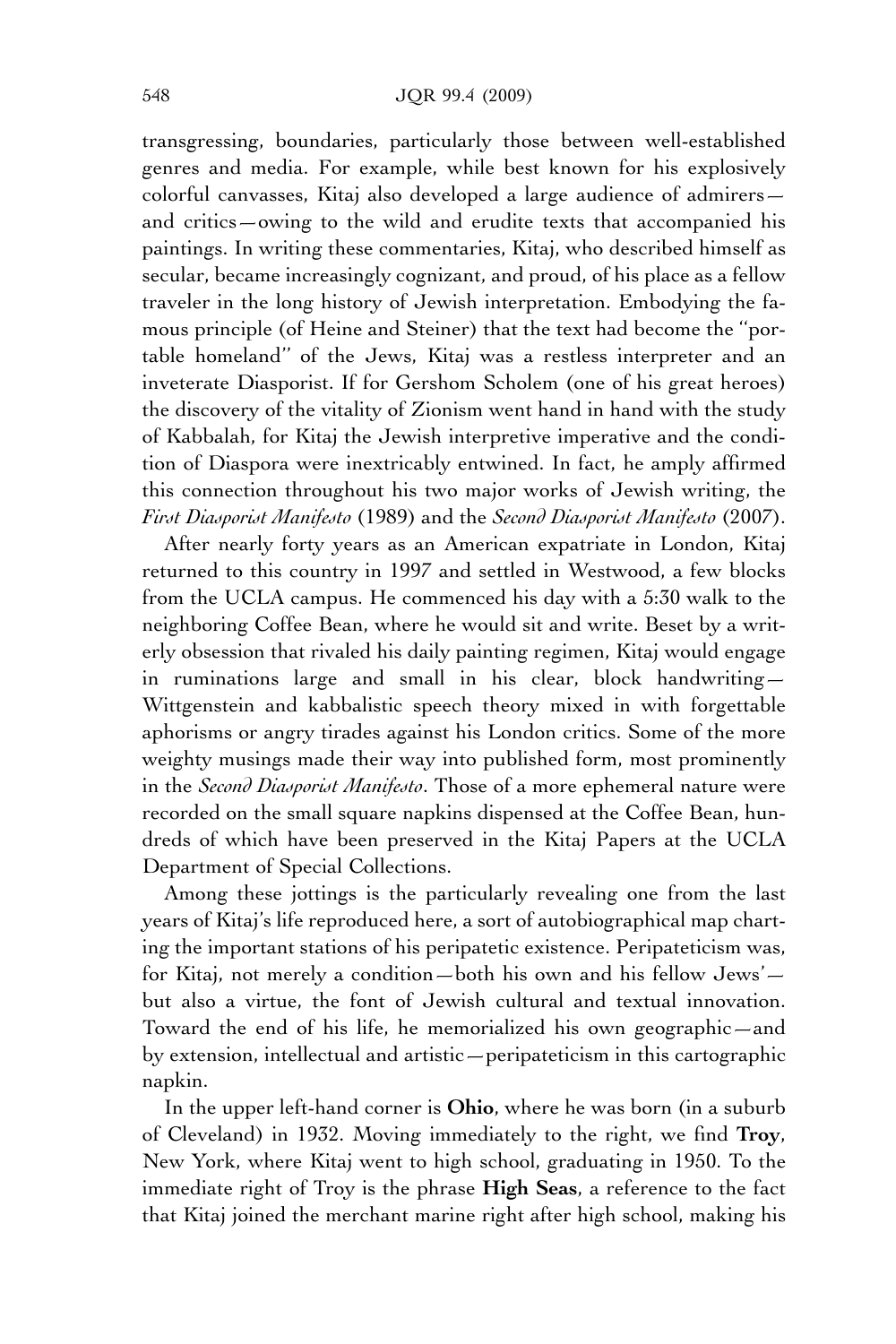way, among other stops, to Cuba, Mexico, South America, and Europe. Directly below Troy is **New York**, where Kitaj began the formal study of art at Cooper Union in 1954, following his time as a sailor. Moving to the right, he continued his studies at the Akademie der bildenden Künst in **Vienna**. While in Europe, Kitaj frequently visited **Paris**, home to many of his favorite and most inspiring artists, including, for a time, Paul Cézanne, whom he called ''my most beloved painter'' and to whom he dedicated an entire book-filled room of his Westwood home. In the center of the napkin-map is **London**, where Kitaj arrived in 1959 to study at Oxford and then at the Royal College of Art, the institution in which he made the acquaintance of his life-long friend, David Hockney. Kitaj would remain in London until 1997, joining with his friends Hockney, Frank Auerbach, Francis Bacon, Lucian Freud, and Leon Kossoff in a loose artistic and intellectual assembly that came to be known as the London School of painting.

Loved by admirers and reviled by critics, Kitaj journeyed more and more in the 1980s into the terrain of the ''Jewish Question,'' which he painted and wrote about it in great detail. In Kitaj's own retelling, his obsessive attention to this Question, combined with his self-consciously Jewish practice of commenting on his paintings, triggered the anti-Semitism of the London art critics. Meanwhile, their mean-spirited response to a major retrospective of his work at the Tate Gallery in 1994 was responsible, Kitaj believed, for the sudden death of his beloved wife Sandra. Three years later, bereft and enraged, Kitaj moved to **California** (to the right of London), where he lived the last decade of his life. While in Los Angeles, Kitaj retreated into a state of seclusion, avidly consuming scholarship on Kabbalah that served his goal of transforming his late wife into the living incarnation of the Shekhinah (female Godhead). From his close reading of Scholem and Moshe Idel, Kitaj understood well that Kabbalah was deeply rooted in **Catalonia** (far left), a place he visited and loved from his first trip in 1953. In his last years, Kitaj, ever the Diasporist, though also the tough Jew—not unlike his good friend Phillip Roth's Mickey Sabbath, for whom he was a model—grew increasingly connected to and concerned over Israel. **Jerusalem**, at the far right, was the ultimate destination at which the eternally wandering Jew never arrived and the site of a Jewish tough-mindedness that Kitaj admired.

For all of his vitality—and his vital commitment to art and Jewish culture—Kitaj was consumed by thoughts of mortality. The bottom portion of the napkin pictures a downwardly sloping passageway that captures Kitaj's fixation with his own physical and emotional decline. The